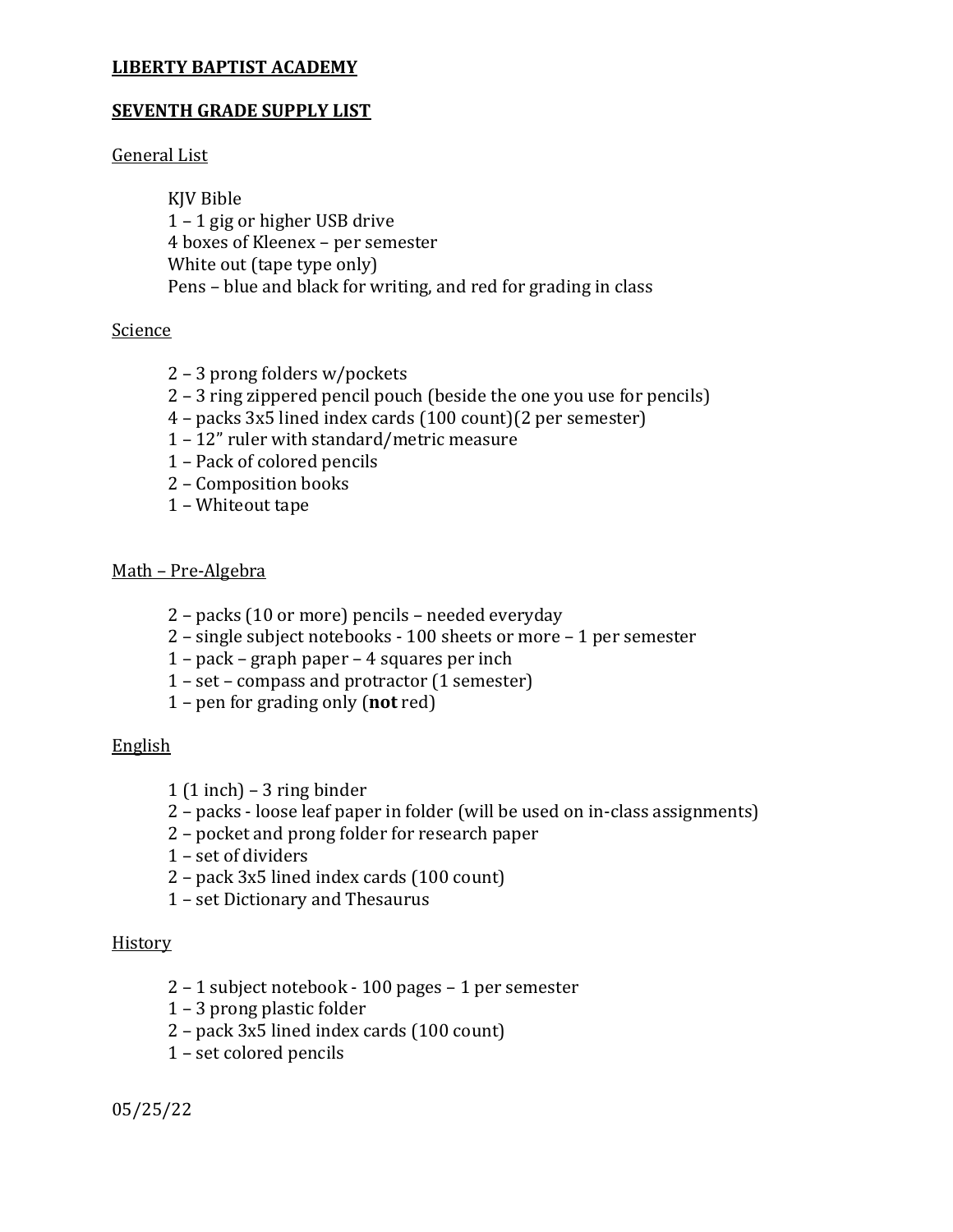## **EIGHTH GRADE SUPPLY LIST**

General List

KJV Bible 1 – 1 gig or higher USB drive 4 boxes of Kleenex – per semester White out (tape type only) Pens – blue and black for writing, and red for grading in class

## Science

- 2 3 prong folders with pockets
- 1 3 ring zippered pencil pouch (beside the one you use for pencils)
- 4 packs 3x5 lined index cards (100 count)(2 packs per semester)
- 1 12" ruler with standard/metric measure
- 1 set protractor and compass
- 1 Pack of colored pencils
- 1 Whiteout tape
- 2 Composition books

## Math – Algebra I

- 1 2 packs (10 or more) pencils needed everyday
- 2 notebooks of paper 100 sheets or more 1 per semester
- 1 pack graph paper
- 1 Texas Instrument Calculator

## English

- 1 (1 inch)– 3 ring binder
- 2 packs loose leaf paper in folder (will be used on in-class assignments)
- 2 pocket and prong folder for research paper
- 1 set of dividers
- 1 pack 3x5 lined index cards (100 count)
- 1 set Dictionary and Thesaurus

## **History**

- 1 1 subject notebook 100 pages 1 per semester
- 4 3 prong plastic folder
- 1 pack 3x5 lined index cards (100 count)
- 1 set colored pencils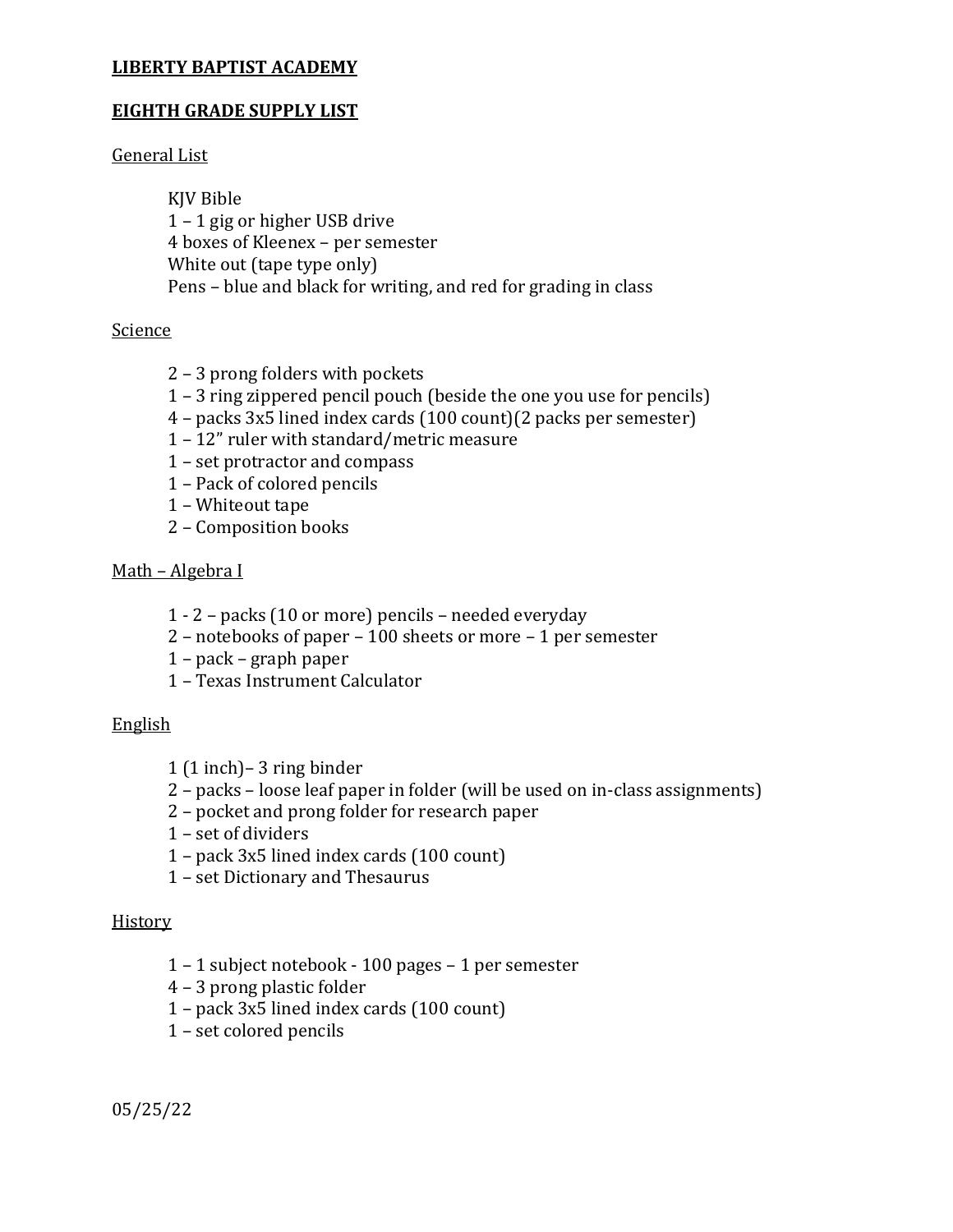# **NINTH GRADE SUPPLY LIST**

### General List

KJV Bible 1 – 1 gig or higher USB drive 4 boxes of Kleenex – per semester White out (tape type only) Pens – blue and black for writing, red for grading in class 1 – Texas Instrument Calculator

#### Science

- 3 3 prong folders with pockets (2 Paper & 1 plastic)
- 1 3 ring zippered pencil pouch (beside the one you use for pencils)
- 4 packs 3x5 lined index cards (100 count)
- 1 12" ruler with standard/metric measure
- 1 pencils mechanical or regular
- 1 Pack of colored pencils
- 1 Whiteout tape
- 2 Composition books

### Math - Geometry

1 - 2 – packs (10 or more) pencils – needed everyday

1 – set \*\*\*\*good quality\*\*\*\* compass and protractor – NEED EVERYDAY (able to purchase from the teacher for \$10)

2 – 1 subject notebook with pocket insert – 100 pages or more – 1 per semester

## English

- 2 3 subject notebooks 1 per semester
- 1 pocket and prong folder for research paper
- 1 pack loose leaf paper in folder (will be used on in-class assignments)
- 1 pack 3x5 lined index cards (200 count)
- 1 Composition Notebook

## History/Health

- 2 1 subject notebooks 100 pages 1 per semester
- 1 3 prong plastic folder
- 1 pack 3x5 lined index cards (100 count)
- 1 set colored pencils
- $1 1 \frac{1}{2}$ " notebook with five divider tabs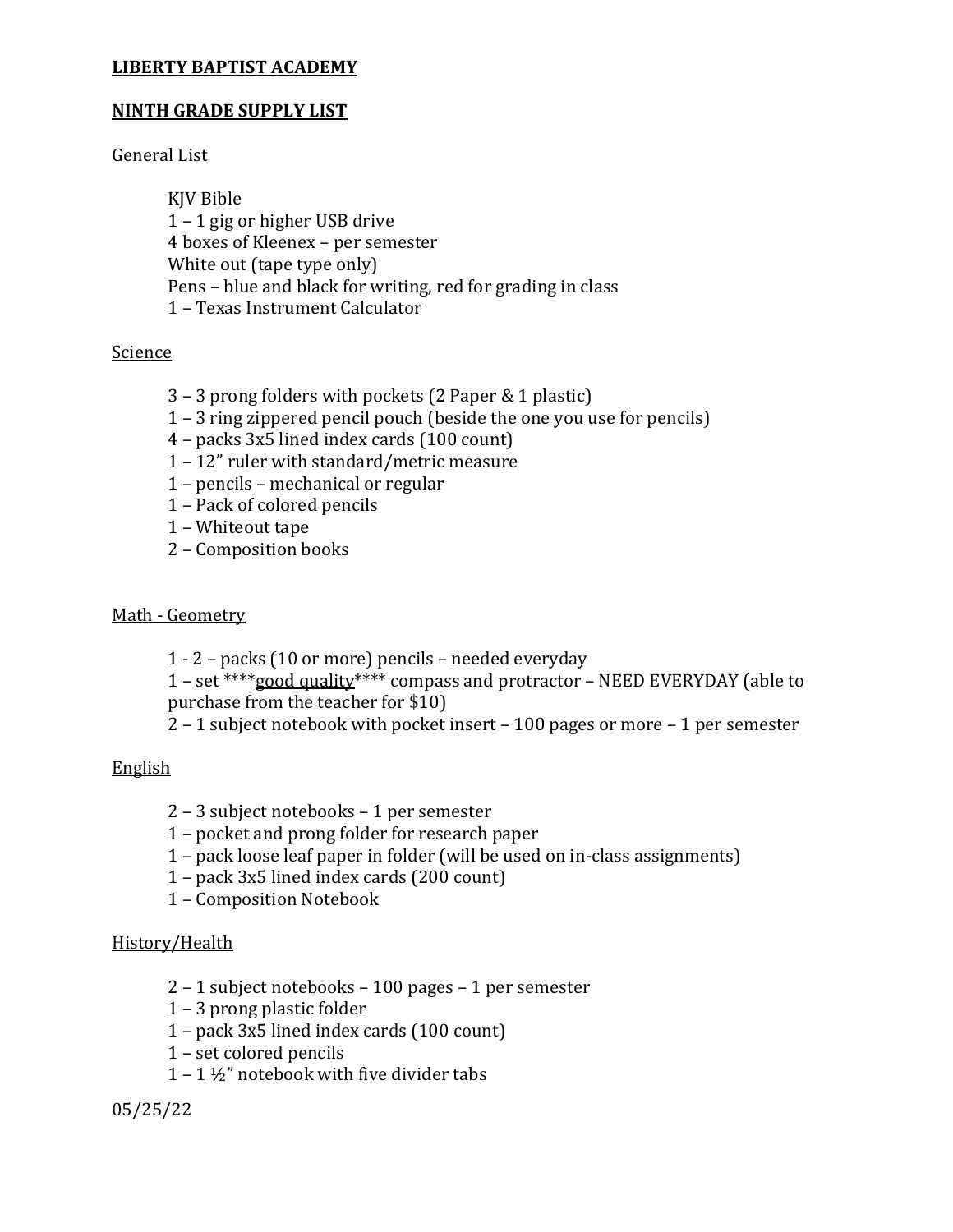## **TENTH GRADE SUPPLY LIST**

## General List

KJV Bible – 1 gig or higher USB drive boxes of Kleenex – per semester White out (tape type only) Pens – blue and black for writing, and red for grading in class

# Science

- 3 prong folders with pockets (2 Paper & 1 plastic)
- 3 ring zippered pencil pouch (beside the one you use for pencils)
- packs 3x5 lined index cards (100 count)
- 12" ruler with standard/metric measure
- Pack of colored pencils (24)
- Whiteout tape
- Composition books

# Math – Algebra II

- 1 2 packs (10 or more) pencils needed everyday
- notebook of graph paper
- single subject notebooks 100 sheets or more 1 per semester
- Texas Instrument Calculator

## English

- 3 subject notebooks 1 per semester
- pocket and prong folder for research paper
- pack loose leaf paper in folder (will be used on in-class assignments)
- pack 3x5 lined index cards (200 count)

## **History**

- 1 subject notebook 100 pages 1 per semester
- 3 prong plastic folder
- pack 3x5 lined index cards (100 count)
- set colored pencils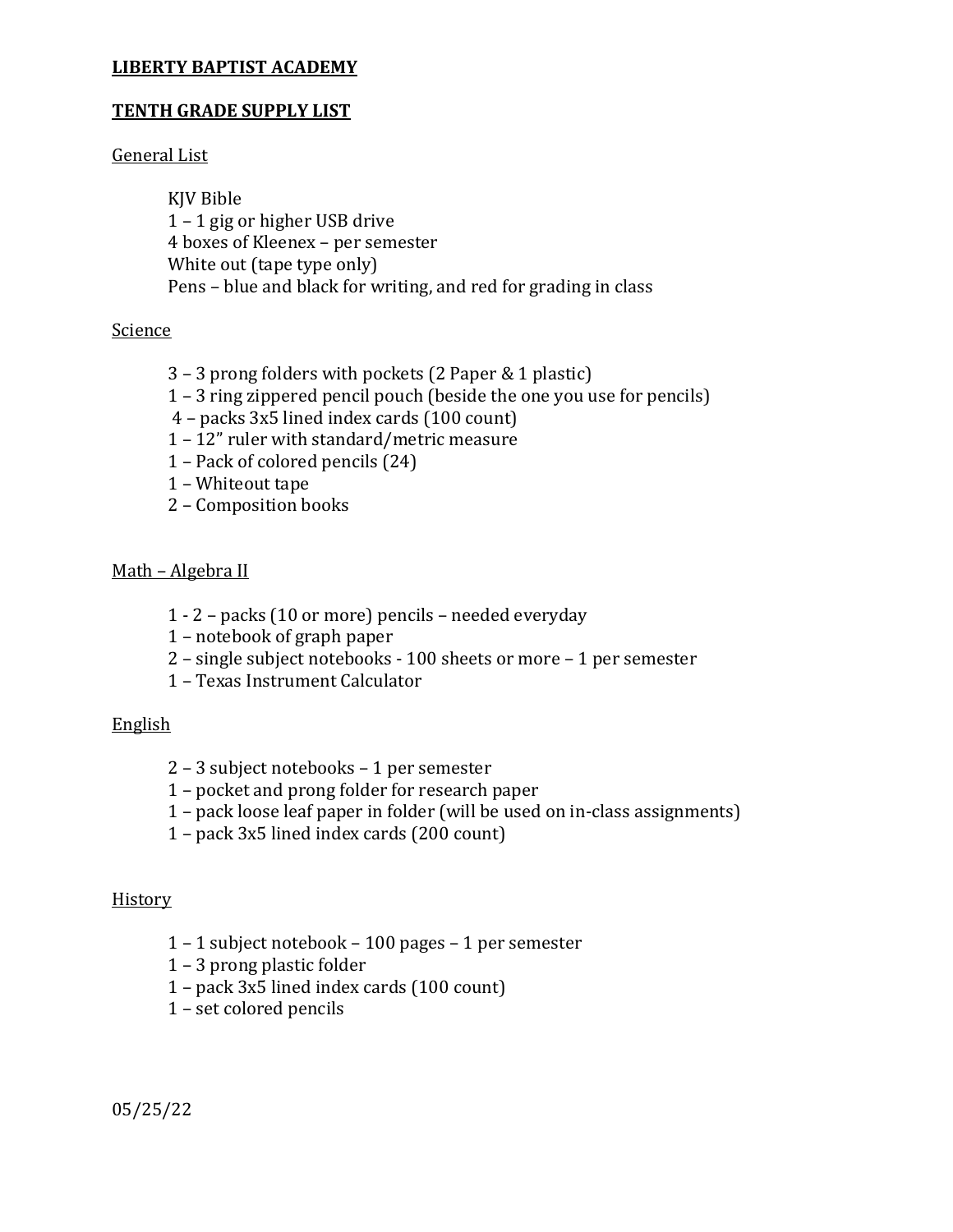#### **ELEVENTH GRADE SUPPLY LIST**

#### General List

KJV Bible – 1 gig or higher USB drive 4 boxes of Kleenex – per semester White out (tape type only) Pens – blue and black for writing, and red for grading in class

#### Science

- Texas instrument calculator
- 3 prong folders with pockets (paper)
- 3 ring zippered pencil pouch (besides the one you use for pencils)
- packs 3x5 lined index cards (100 count)
- 12" ruler with standard/metric measure
- Pack of colored pencils
- Whiteout tape
- Composition books
- Pack mechanical or regular pencils

#### Math – Pre-calculus, Trigonometry

- packs (10 or more) pencils needed everyday
- single subject notebooks 100 sheets or more 1 per semester
- pack graph paper (4 squares per inch)
- 1 set compass and protractor
- ruler

#### Math – Consumer Mathematics

- packs (10 or more) pencils needed everyday
- single subject notebooks 100 sheets or more 1 per semester
- Texas Instrument Calculator

#### English

- 3 subject notebooks 1 per semester
- pocket and prong folder for research paper
- pack loose leaf paper in folder (will be used on in-class assignments)
- pack 3x5 lined index cards (200 count)

#### **History**

- 1 subject notebooks -100 pages 1 per semester
- 3 prong plastic folder
- pack 3x5 lined index cards (100 count)
- set colored pencils